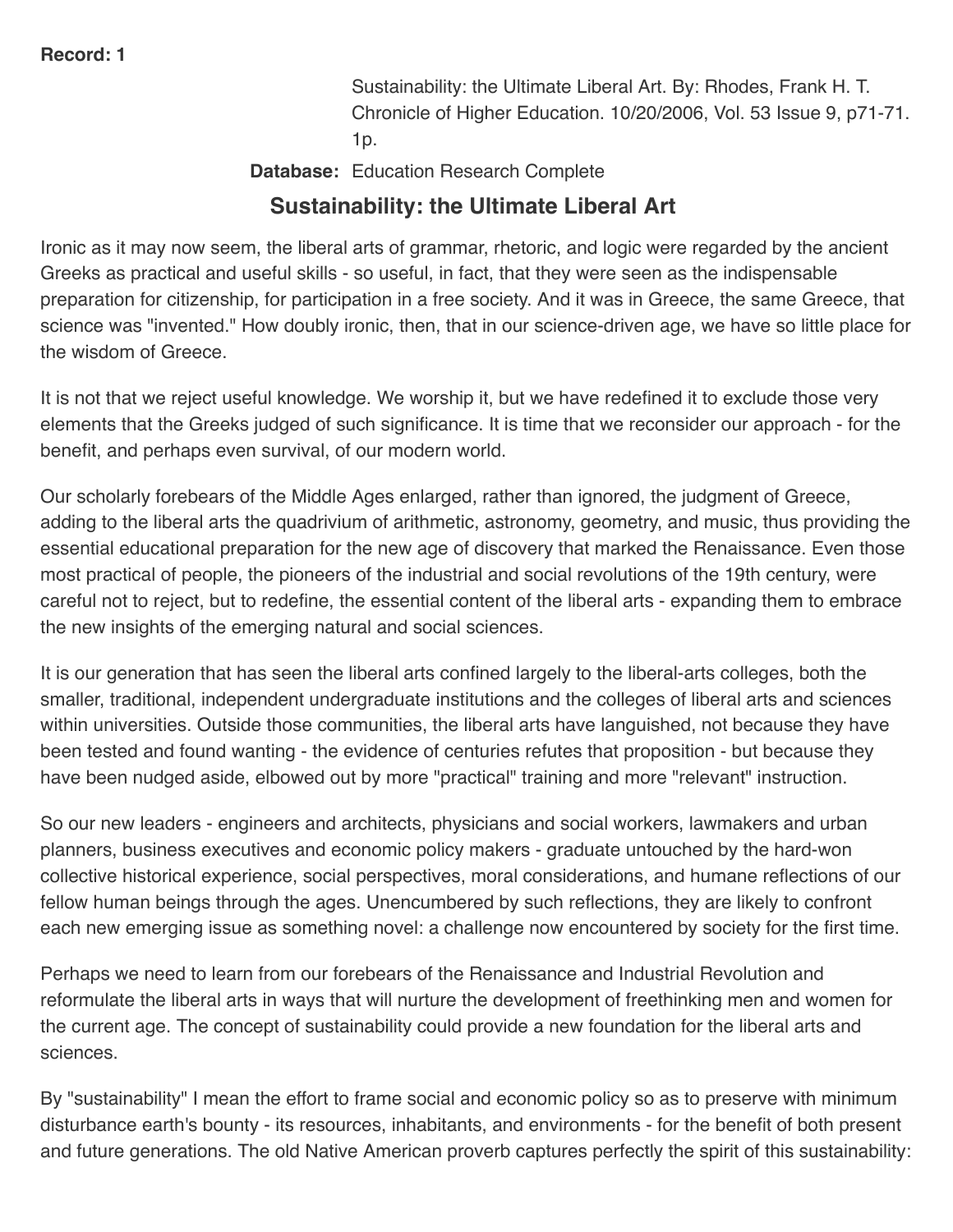We do not inherit the earth from our ancestors; we borrow it from our children.

What might such a foundation entail? Certainly some significant exposure to the appropriate sciences: geology, natural resources, ecology, and climatology. Certainly, too, some understanding of social interactionsociology, economics, and history. And also, surely, some extensive familiarity with the great issues and themes of human inquiry, self-reflection, and moral consideration that have guided human conduct and reflected human creativity - with the arts and the humanities, in other words. And to anchor everything in the present, some review of the practical arts of technical discovery and invention, especially in relation to the broad issues now confronting us.

"That's not much different from the traditional grab bag of the liberal arts," the cynics might respond. But, in fact, it would be different in the new focus, added coherence, and stark immediacy that it would provide. Sustainability, after all, is the ultimate liberal art (and science).

Mastery of such a sweeping range of topics is, to be sure, the work of a lifetime and more, but exposure to the issues and methodological approaches involved is not. It is, in fact, no more extensive in its reach or burdensome in its demands than the "old" liberal arts. How it should be framed, what it should contain, how it should be taught, and how it should be supplemented will be the questions that the governing faculty of each college and university should consider and decide for itself. There can and should be no single prescriptive approach. Experiment and variety will have much to teach us.

But we should agree on one matter: The broad range of questions that sustainability raises have no single set of answers. We have yet to develop solutions. The topic is full of approximations, assumptions, projections, extrapolations, and ambiguities. Moreover, we should avoid simple stances because, to a greater degree than most other subjects, sustainability is open to indoctrination and partisan scholarship. Although it may be possible, it is difficult to be a partisan advocate in, say, chemistry or classics. It is probably less difficult in climate change or energy policy.

And beyond the complexities of sustainability as such, there lies the larger question of sustainability for what purpose. For sustainability will be best understood within the larger framework of values, meaning, and purpose - just as "solutions" are best considered within the context of the global society. That is why the wisdom that the traditional liberal arts provide is such a vital part of any such new curriculum.

Such a new approach to liberal arts, science, and sustainability will demand much of its students; it will demand even more of faculty members. But it will have one distinct potential benefit: If it is taught as an exercise in exploration and discovery, it may form the basis for a new kind of global map - a policy blueprint - that would allow us to set a common course for all the people of our rare, beautiful, and benevolent planet.

By Frank H. T. Rhodes

 $\sim$  $\sim$  $\sim$  $\sim$  $\sim$  $\sim$ 

Frank H.T. Rhodes is president emeritus of Cornell University.

The Chronicle of Higher Education: (http://chronicle.com.www.remote.uwosh.edu) 1-800-728-2803